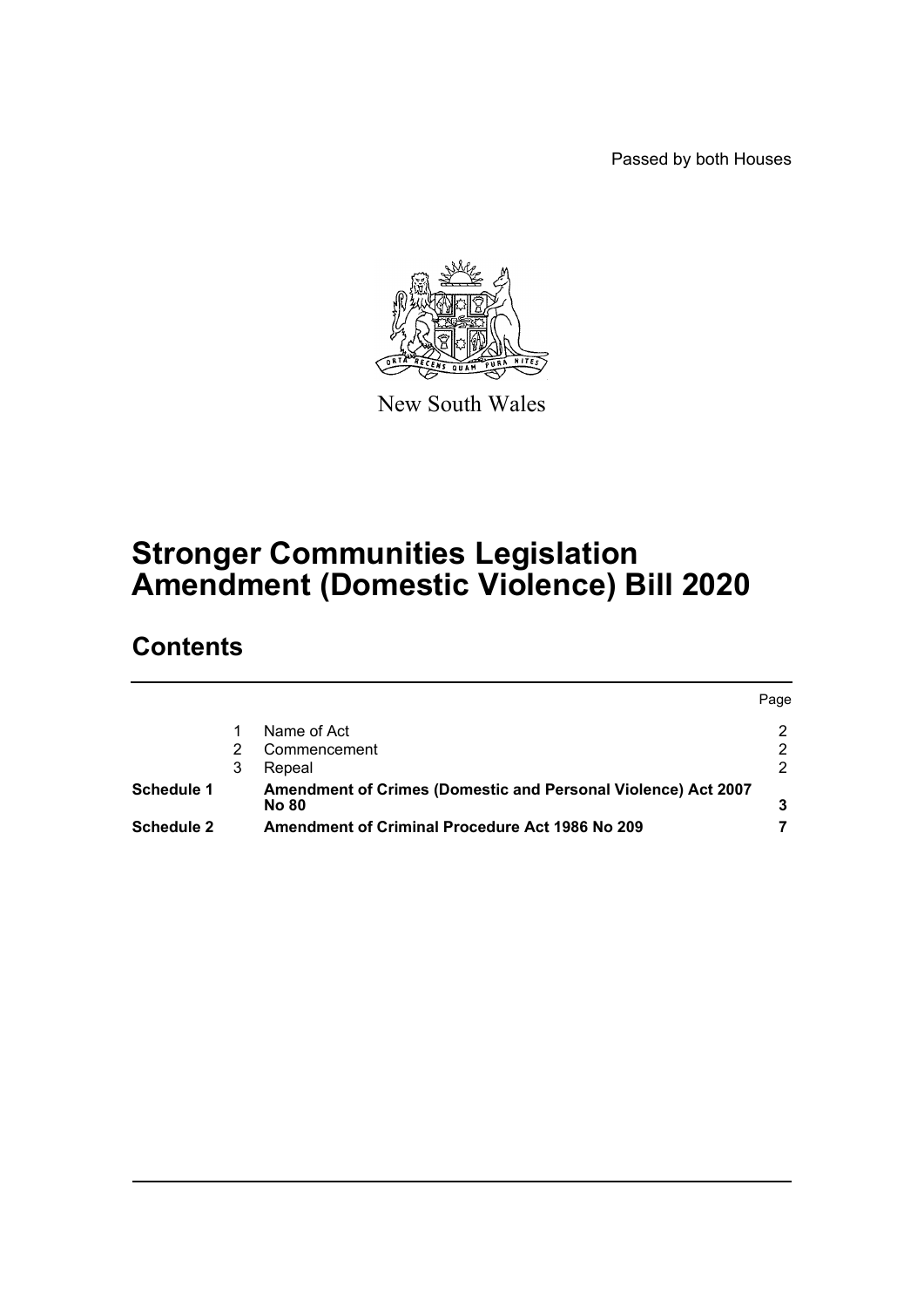*I certify that this public bill, which originated in the Legislative Assembly, has finally passed the Legislative Council and the Legislative Assembly of New South Wales.*

> *Clerk of the Legislative Assembly. Legislative Assembly, Sydney, , 2020*



New South Wales

# **Stronger Communities Legislation Amendment (Domestic Violence) Bill 2020**

Act No , 2020

An Act to amend the *Crimes (Domestic and Personal Violence) Act 2007* and the *Criminal Procedure Act 1986* in relation to domestic violence matters and to repeal the *Crimes Legislation Amendment Act 2018*.

*I have examined this bill and find it to correspond in all respects with the bill as finally passed by both Houses.*

*Assistant Speaker of the Legislative Assembly.*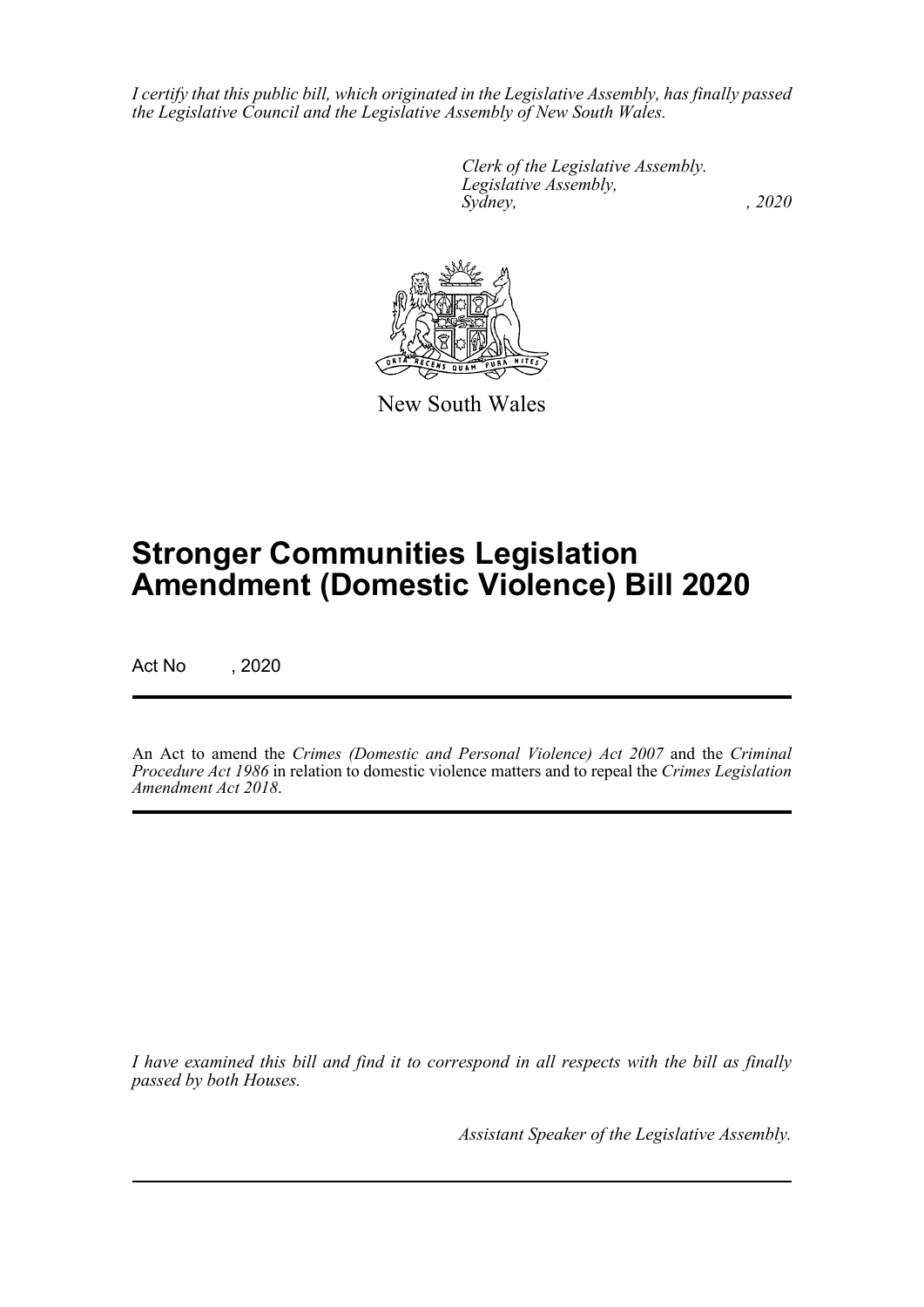Stronger Communities Legislation Amendment (Domestic Violence) Bill 2020 [NSW]

#### <span id="page-2-0"></span>**The Legislature of New South Wales enacts—**

#### **1 Name of Act**

This Act is the *Stronger Communities Legislation Amendment (Domestic Violence) Act 2020*.

#### <span id="page-2-1"></span>**2 Commencement**

- (1) This Act commences on the date of assent to this Act, except as provided by this section.
- (2) Schedule 1[1] and [11]–[13] commence on a day or days to be appointed by proclamation.
- (3) Schedule 2[3], to the extent it inserts section 289VA, commences on 1 September 2021 or on a day or days to be appointed by proclamation, whichever is sooner.

#### <span id="page-2-2"></span>**3 Repeal**

The *Crimes Legislation Amendment Act 2018* No 83 is repealed.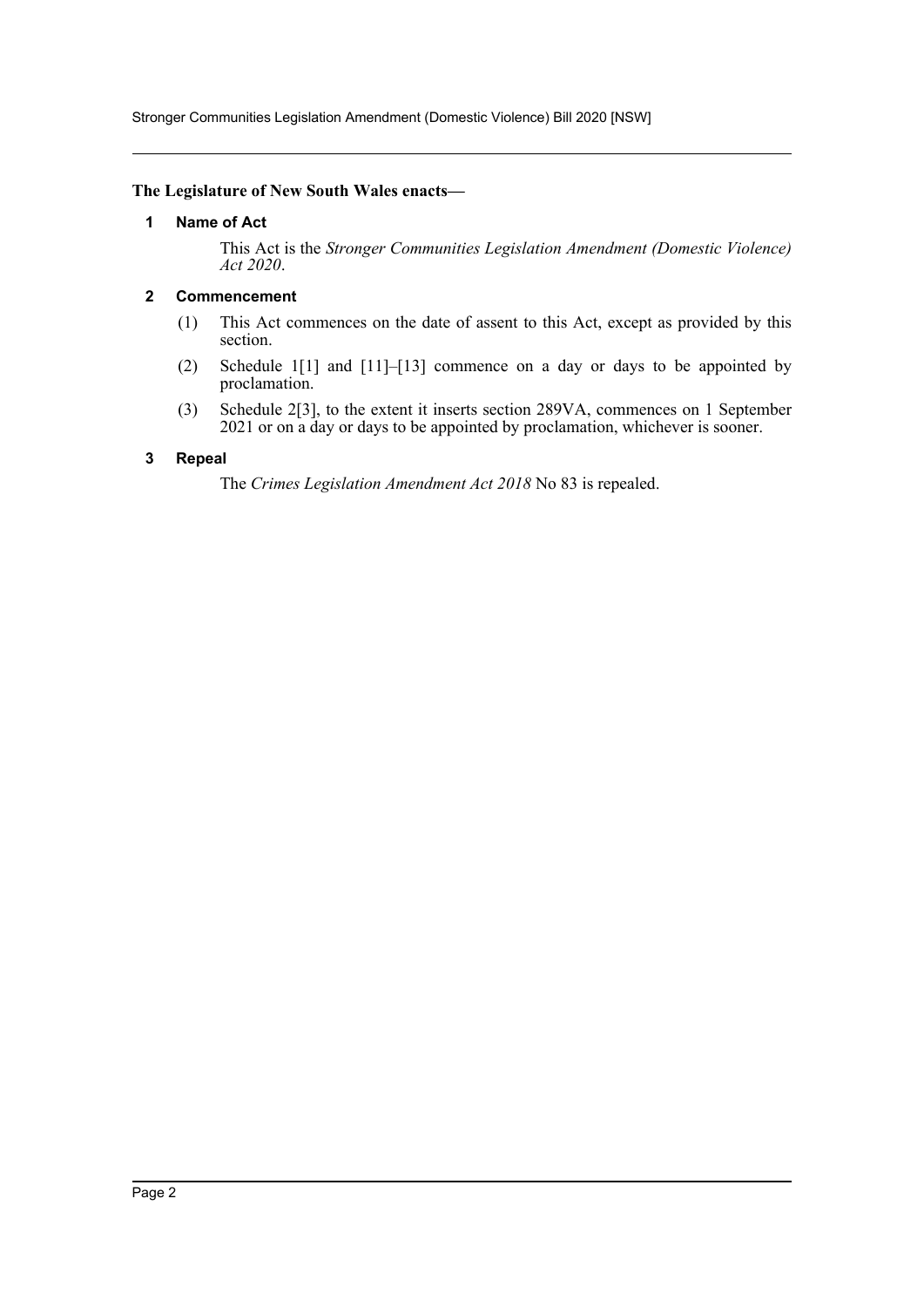# <span id="page-3-0"></span>**Schedule 1 Amendment of Crimes (Domestic and Personal Violence) Act 2007 No 80**

## **[1] Section 7 Meaning of "intimidation"**

Omit section 7(1)(c). Insert instead—

- (c) conduct that causes a reasonable apprehension of—
	- (i) injury to the person or to another person with whom the person has a domestic relationship, or
	- (ii) violence to any person, or
	- (iii) damage to property, or
	- (iv) harm to an animal that belongs or belonged to, or is or was in the possession of, the person or another person with whom the person has a domestic relationship.

## **[2] Section 9 Objects of Act in relation to domestic violence**

Insert after section  $9(3)(f1)$ —

(f2) the intersection between animal abuse and domestic violence, and

# **[3] Section 27 Obligation to apply for provisional order in certain circumstances**

Insert after section 27(3)—

(3A) However, subsection (3) does not prevent an application being made.

## **[4] Section 28B**

Insert after section 28A—

## **28B Interaction with existing orders**

- (1) This section applies if an apprehended violence order is already in force against the defendant for the protection of the person concerned (an *existing order*).
- (2) An issuing officer must not make a prohibition or restriction in a provisional order that would be inconsistent with a prohibition or restriction in the existing order if the effect would be to decrease the protection afforded to the protected person under the existing order.
- (3) A prohibition or restriction specified in a provisional order that is inconsistent with a prohibition or restriction specified in the existing order in a way that would decrease the protection afforded to the protected person under the existing order is of no effect.

**Note—** 

See section 81A for the effect of concurrent orders if there is an inconsistency between 2 or more concurrent orders.

## **[5] Section 29 Provisional order taken to be application for court order**

Omit "for an order" from section 29(1). Insert instead "by the applicant officer".

## **[6] Section 29(3A)**

Insert after section 29(3)—

(3A) Failure to comply with the requirement under subsection (3)(b) does not affect the validity of the provisional order if the failure is due to court sitting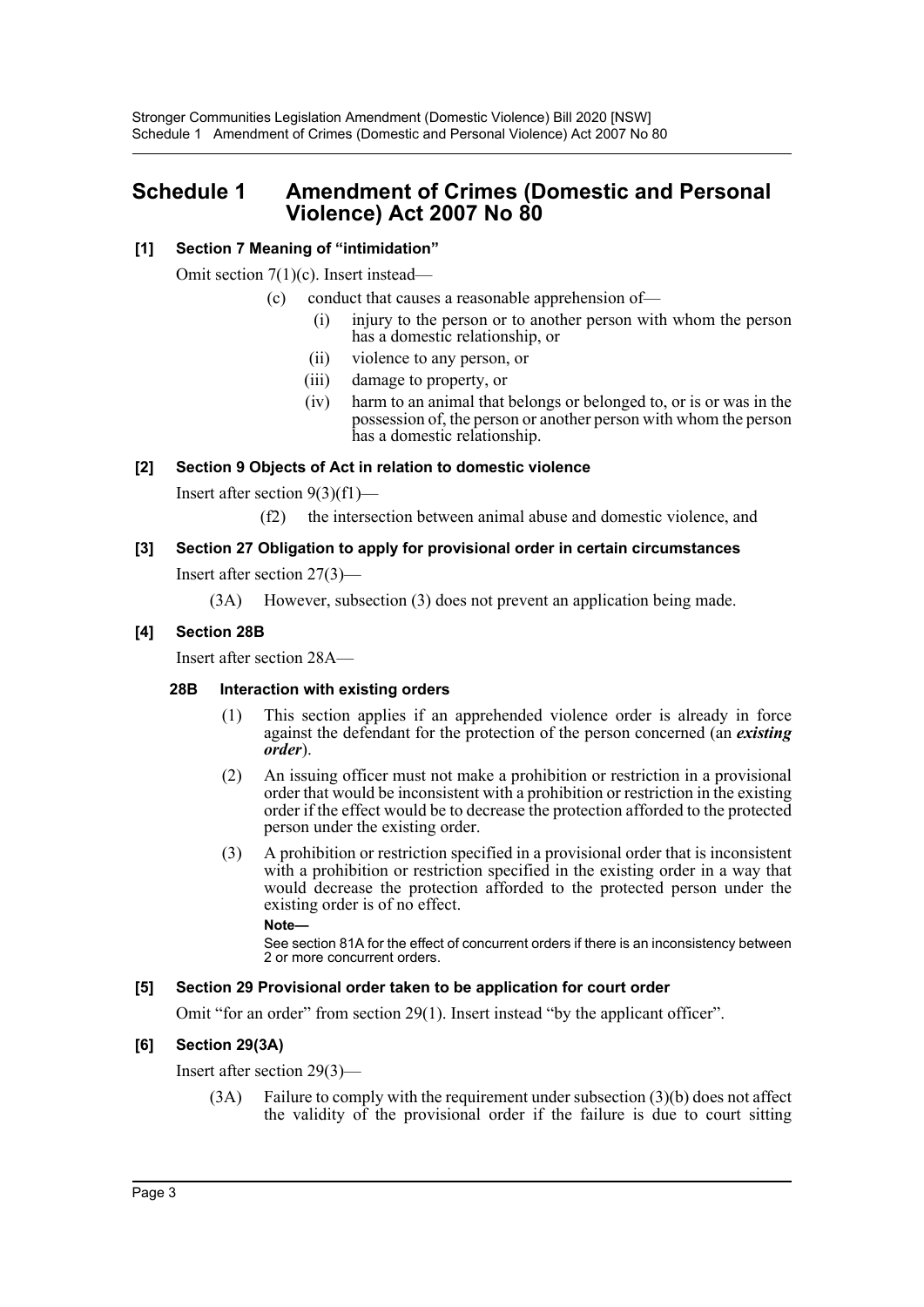arrangements that prevent the matter from being heard by the appropriate court.

## **[7] Section 32 Duration**

Omit "for a final apprehended violence order" from section 32(1)(c). Insert instead "under Part 10".

**[8] Section 33 Variation or revocation of provisional order on application of police officer**

Insert ", or variation of an apprehended violence order," after "order" in section 33(1)(b).

- **[9] Section 33A Variation or revocation of provisional order on application of defendant** Insert ", or variation of an apprehended violence order," after "apprehended violence order" in section 33A(1).
- **[10] Section 35 Prohibitions and restrictions imposed by apprehended violence orders** Omit "destroying or deliberately damaging or" from section 35(2)(e).
- **[11] Section 36 Prohibitions taken to be specified in every apprehended violence order** Insert ", or harming an animal," after "property" in section 36(c).
- **[12] Section 39 Final order to be made on guilty plea or guilt finding for serious offence** Omit section 39(1). Insert instead—
	- (1) This section applies to a person who pleads guilty to, or is found guilty of, a serious offence.
	- (1A) A court must make a final apprehended violence order for the protection of the person against whom the offence was committed whether or not—
		- (a) an interim apprehended violence order has been made, or
		- (b) an application for an apprehended violence order has been made.

## **[13] Section 39(2A)–(2D)**

Insert after section 39(2)—

- (2A) For an apprehended domestic violence order imposed by a court under this section, subsections (2B)–(2D) apply if the person–
	- (a) was at least 18 years of age at the time of the commission of the offence, and
	- (b) is sentenced to a term of imprisonment, other than by way of intensive correction in the community, for the offence.
- (2B) Subject to subsection (2C), the court is to specify that the apprehended domestic violence order remains in force for—
	- (a) the period of the term of imprisonment for the offence, and
	- (b) an additional 2 years after the term of imprisonment ends.
- (2C) The court may specify a different period if, in the opinion of the court, there is a good reason to impose a different period.
- (2D) The date on which the apprehended domestic violence order comes into force may be a day before the day the person starts serving the person's term of imprisonment.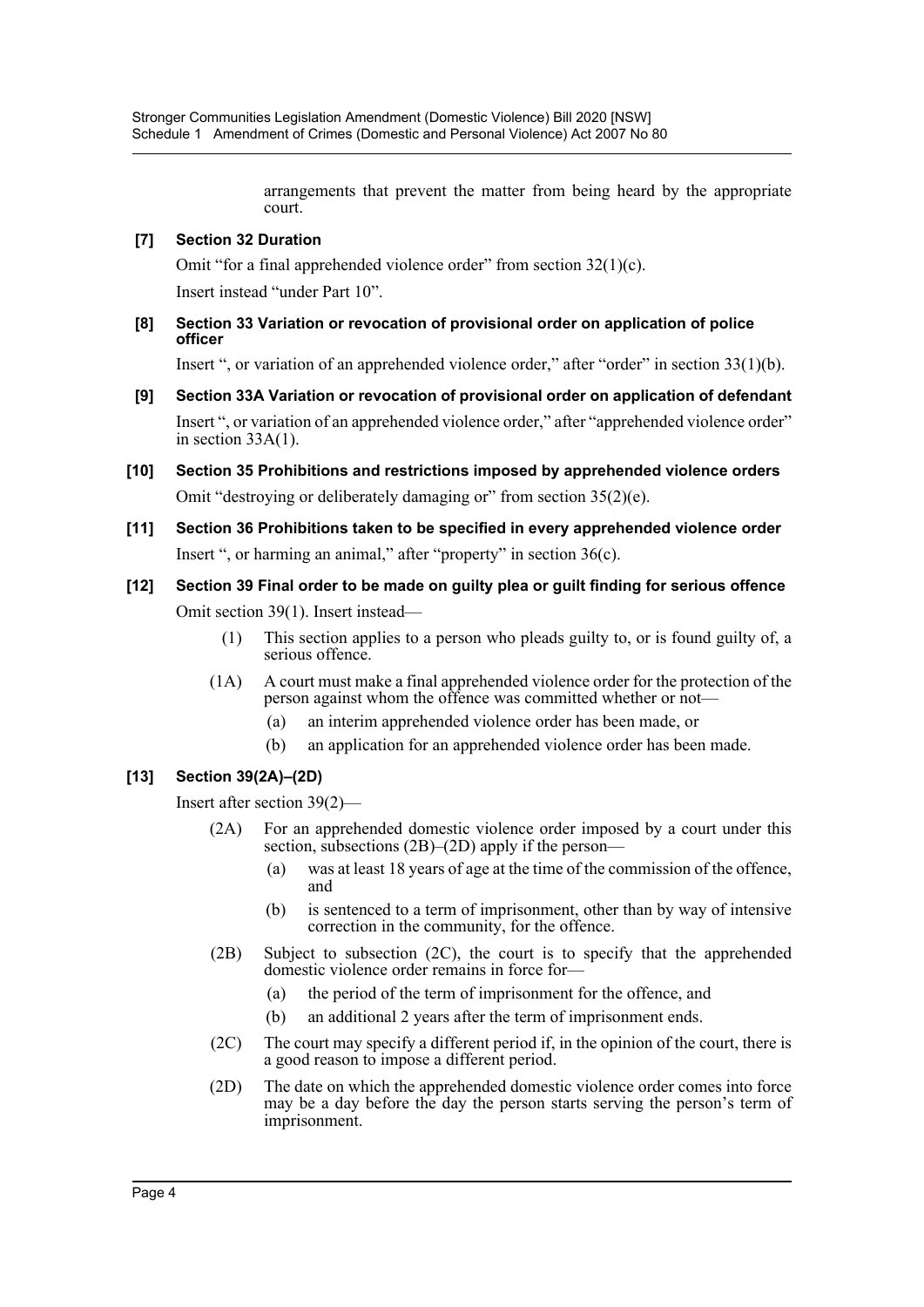Stronger Communities Legislation Amendment (Domestic Violence) Bill 2020 [NSW] Schedule 1 Amendment of Crimes (Domestic and Personal Violence) Act 2007 No 80

## **[14] Section 40A Apprehended violence order may be made in care proceedings**

Omit "section 72" from the definition of *police-initiated order* in section 40A(9). Insert instead "Part 10".

## **[15] Section 47 Definitions**

Omit the definition of *application*. Insert in alphabetical order—

## *application*—

- (a) for Division 5—see section 72, or
- (b) otherwise—for an order, means an application to a court for the making of a final apprehended violence order or an interim court order.

*police-initiated order* means a final apprehended violence order or an interim court order where—

- (a) the application for the order was made by a police officer, or
- (b) a police officer was a party to the application proceedings for the order.

## **[16] Section 72 Definitions**

Omit the definition of *police-initiated order*.

#### **[17] Section 79A Duration of apprehended domestic violence orders**

Omit "73, 73A and 79C" from section 79A(5). Insert instead "39 and 73".

## **[18] Section 79B Apprehended domestic violence orders may be of indefinite duration**

Omit section 79B(5). Insert instead—

- (5) The court may grant leave to make an application referred to in subsection (4) only if the court is satisfied that—
	- (a) there has been a significant change in circumstances since the relevant order was made or last varied, or
	- (b) it is otherwise in the interests of justice.
- (6) Subsections (4) and (5) do not apply in respect of a police-initiated order where the protected person, or 1 of the protected persons, is a child and leave must instead be sought under section 72B.

#### **[19] Section 81A**

Insert after section 81—

## **81A Effect of concurrent orders**

- (1) This section applies if—
	- (a) more than 1 apprehended violence order has been made in relation to a defendant, and
	- (b) more than 1 of the orders applies to the same protected person.
- (2) If a prohibition or restriction specified in an order is inconsistent with, or contrary to, a prohibition or restriction specified in another order applying to the same protected person, the most recent prohibition or restriction prevails.
- (3) This section is subject to section 28B.

#### **[20] Schedule 1 Savings, transitional and other provisions**

Insert at the end of the Schedule, with appropriate Part and clause numbering—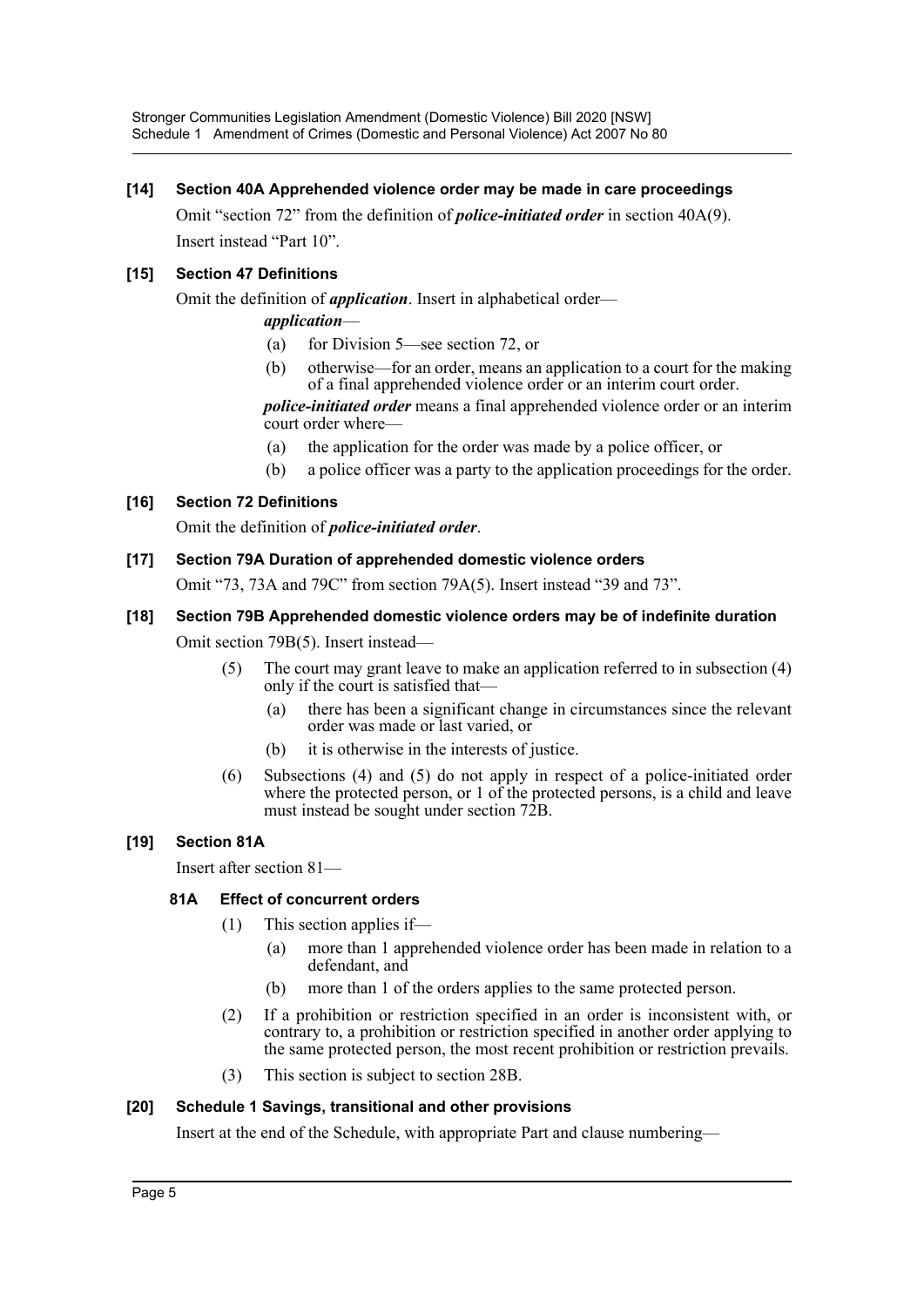## **Part Provisions consequent on enactment of Stronger Communities Legislation Amendment (Domestic Violence) Act 2020**

## **Definition**

In this Part—

*amending Act* means the *Stronger Communities Legislation Amendment (Domestic Violence) Act 2020*.

#### **Changes to definition of "intimidation"**

- (1) An application for an apprehended violence order made but not finally determined before the amendment of section 7 by the amending Act is to be dealt with as if that section had not been amended.
- (2) Section 7, as amended by the amending Act, applies to an application, made after the amendment, for the variation or revocation of a final apprehended violence order or interim court order in force immediately before the amendment.

#### **Prohibitions taken to be specified in every apprehended violence order**

To remove any doubt, section 36(c) as amended by the amending Act does not apply to an order made before the amendment.

#### **Period of final apprehended domestic violence order to be made on guilty plea or guilt finding for serious offence**

Section 39, as amended by the amending Act, does not extend to a person who pleaded guilty to, or was found guilty, of a serious offence before the commencement of Schedule 1[11] of the amending Act.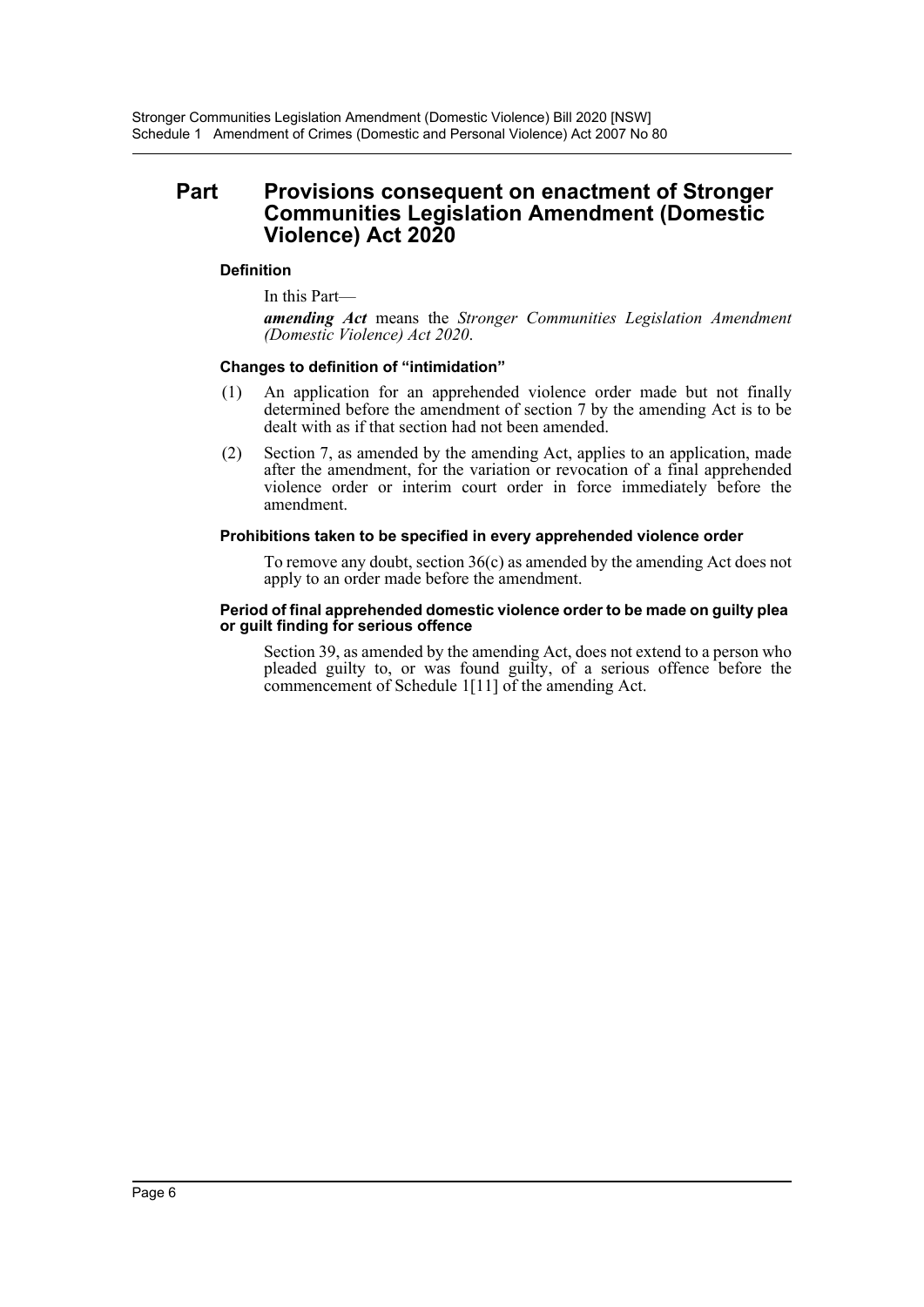# <span id="page-7-0"></span>**Schedule 2 Amendment of Criminal Procedure Act 1986 No 209**

## **[1] Section 3 Definitions**

Insert in alphabetical order in section 3(1)—

*apprehended violence order proceedings* has the same meaning as in the *Crimes (Domestic and Personal Violence) Act 2007*.

## **[2] Chapter 6, Part 4B, Division 4, heading**

Insert "**provisions for recorded statements**" after "**Miscellaneous**".

## **[3] Chapter 6, Part 4B, Division 5**

Insert after Division 4—

## **Division 5 Giving of evidence by domestic violence complainants—other provisions**

## **289T Application of Division**

- (1) This Division applies to the following—
	- (a) proceedings for a domestic violence offence,
	- (b) apprehended violence order proceedings but only if—
		- (i) the defendant in the proceedings is a person charged with a domestic violence offence, and
		- (ii) the protected person is the alleged victim of the offence.
- (2) If the complainant in the proceedings is a person against whom a prescribed sexual offence is alleged to have been committed by the accused person, this Division applies in addition to Part 5.

#### **289U Proceedings must be held in camera when complainant gives evidence**

- (1) Unless a court otherwise directs, the following parts of proceedings must be held in camera—
	- (a) parts in which evidence is given by a complainant,
	- (b) parts in which a recording of evidence of the complainant is heard by the court.
- (2) The court may direct that a part of proceedings specified in subsection (1) be held in open court only—
	- (a) at the request of a party to the proceedings, and
	- (b) if the court is satisfied that—
		- (i) special reasons in the interests of justice require the part of the proceedings to be held in open court, or
		- (ii) the complainant consents to giving their evidence in open court.
- (3) The principle that proceedings for an offence should generally be open or public in nature, or that justice should be seen to be done, does not of itself constitute special reasons in the interests of justice requiring the part of the proceedings to be held in open court.
- (4) This section—
	- (a) applies to a complainant who—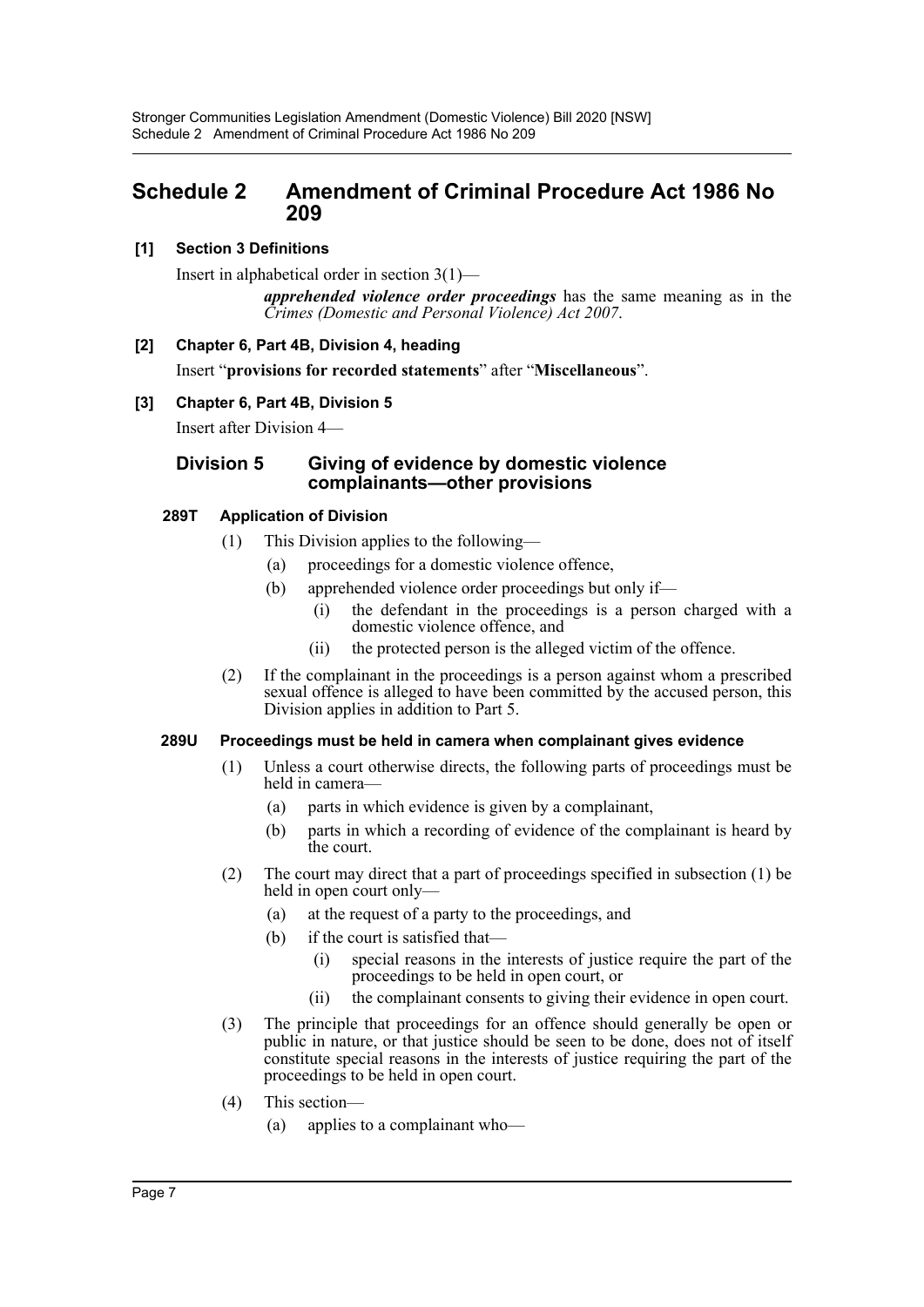- (i) gives evidence in a way provided for by the other provisions of this Part, or
- (ii) if the complainant is a vulnerable person—gives evidence in a way provided for by Part 6, and
- (b) does not affect an entitlement of the complainant to—
	- (i) give evidence in a way provided for by the other provisions of this Part, or
	- (ii) have a support person present when giving evidence under section 306ZQ, or
	- (iii) if the complainant is a vulnerable person—give evidence in a way provided for by Part 6.

#### **289UA Other parts of proceedings may be heard in camera**

- (1) The court may direct that any other part of any proceedings not specified in section 289U in relation to a domestic violence offence, or the entire proceedings, be held in camera.
- (2) The court may make a direction under this section on the court's own motion or at the request of a party to the proceedings.
- (3) In determining whether to make a direction under this section, the court is to consider the following matters—
	- (a) the need of the complainant to have any person excluded from those proceedings,
	- (b) the need of the complainant to have any person present in those proceedings,
	- (c) the interests of justice,
	- (d) any other matter that the court considers relevant.
- (4) The requirement under section 289U that any part of the proceedings in which evidence is given by a complainant be held in camera unless the court otherwise directs still applies whether or not a direction is made under this section.
- (5) If the court makes a direction under this section, it may, either absolutely or subject to conditions, exempt any person from the direction to the extent necessary to allow that person to be present as a support for a person giving evidence or for any other purpose that the court thinks fit.
- (6) This section does not affect—
	- (a) the entitlement of a complainant to have a person or persons present when giving evidence under section 306ZQ, or
	- (b) the entitlement of a vulnerable person to have a person present when giving evidence under section 306ZK.

#### **289V Alternative means of giving evidence and alternative arrangements for complainants**

- (1) A complainant who gives evidence in proceedings is entitled, but may choose not—
	- (a) to give the evidence from a place other than the courtroom by audio visual link or other technology that enables communication between the place and the courtroom (*alternative means*), or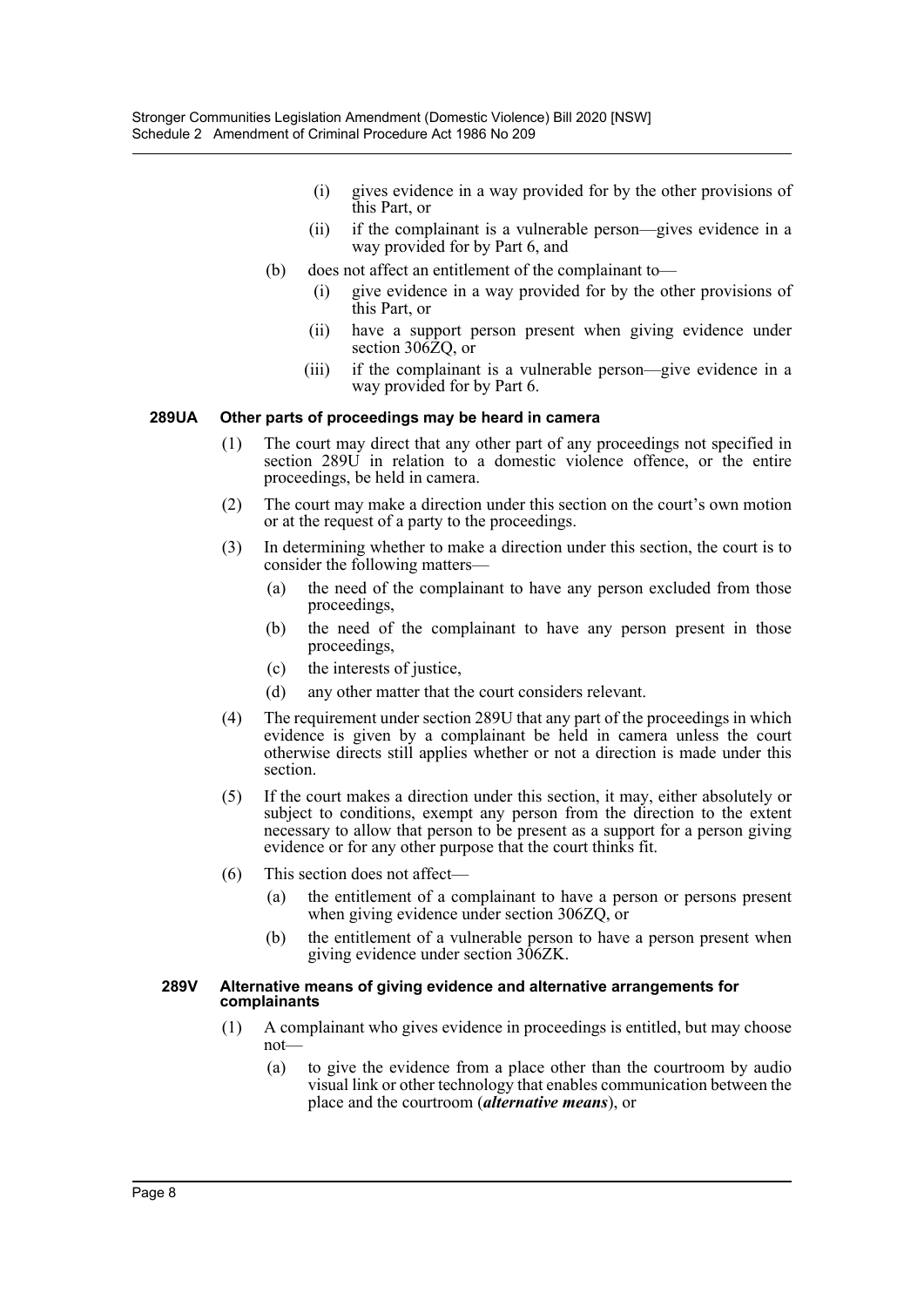- (b) to give the evidence by use of arrangements made to restrict contact, including visual contact, between the complainant and the accused person or other persons in the courtroom (*alternative arrangements*), including the following—
	- (i) use of screens,
	- (ii) planned seating arrangements for persons who have an interest in the proceedings, including the level at which the persons are seated and the persons in the complainant's line of vision.
- (2) If, to enable evidence to be given by alternative means or by use of alternative arrangements, the court considers it appropriate, the court may adjourn the proceedings or part of the proceedings from the courtroom to another court or place.
- (3) Despite subsection  $(1)(a)$ , a complainant must not give evidence by alternative means if a court orders, on the court's own initiative or on application by a party to the proceedings, that alternative means must not be used.
- (4) A court may make an order under subsection (3) only if the court is satisfied that there are special reasons, in the interests of justice, for the complainant's evidence not to be given by alternative means.
- (5) In proceedings in which there is a jury and evidence is given by alternative means or by use of alternative arrangements, the Judge must—
	- (a) inform the jury that it is standard procedure for complainants' evidence in proceedings for a domestic violence offence to be given by the means or by use of the arrangements, and
	- (b) warn the jury not to draw any inference adverse to the accused person or give the evidence greater or lesser weight because it is given by the means or by use of the arrangements.
- (6) A place outside the courtroom from which a complainant gives evidence under this section is taken to be part of the courtroom in which the proceedings are being held.
- (7) If a complainant gives evidence by alternative means or by use of alternative arrangements in a place other than a courtroom, the court may order that a court officer be present at the place.
- (8) This section does not apply to or in relation to the giving of evidence by a vulnerable person if Part 6, Division 4 applies to the giving of the evidence.
- (9) This section extends to evidence given in proceedings instituted before the commencement of this section, including a new trial that was ordered to take place before that commencement and proceedings that have been partly heard. **Note—**

Part 3B of the *Witness Protection Act 1995* provides for alternative means for the giving of evidence by a person who is, or was, a participant in a witness protection program under that Act.

#### **289VA Arrangements for complainant giving evidence in proceedings for domestic violence offence when accused person is unrepresented**

- (1) This section applies to proceedings during which the accused person is not represented by an Australian legal practitioner.
- (2) A complainant cannot be directly examined in chief, cross-examined or re-examined by the accused person, but may instead be examined—
	- (a) by a person appointed by the court, or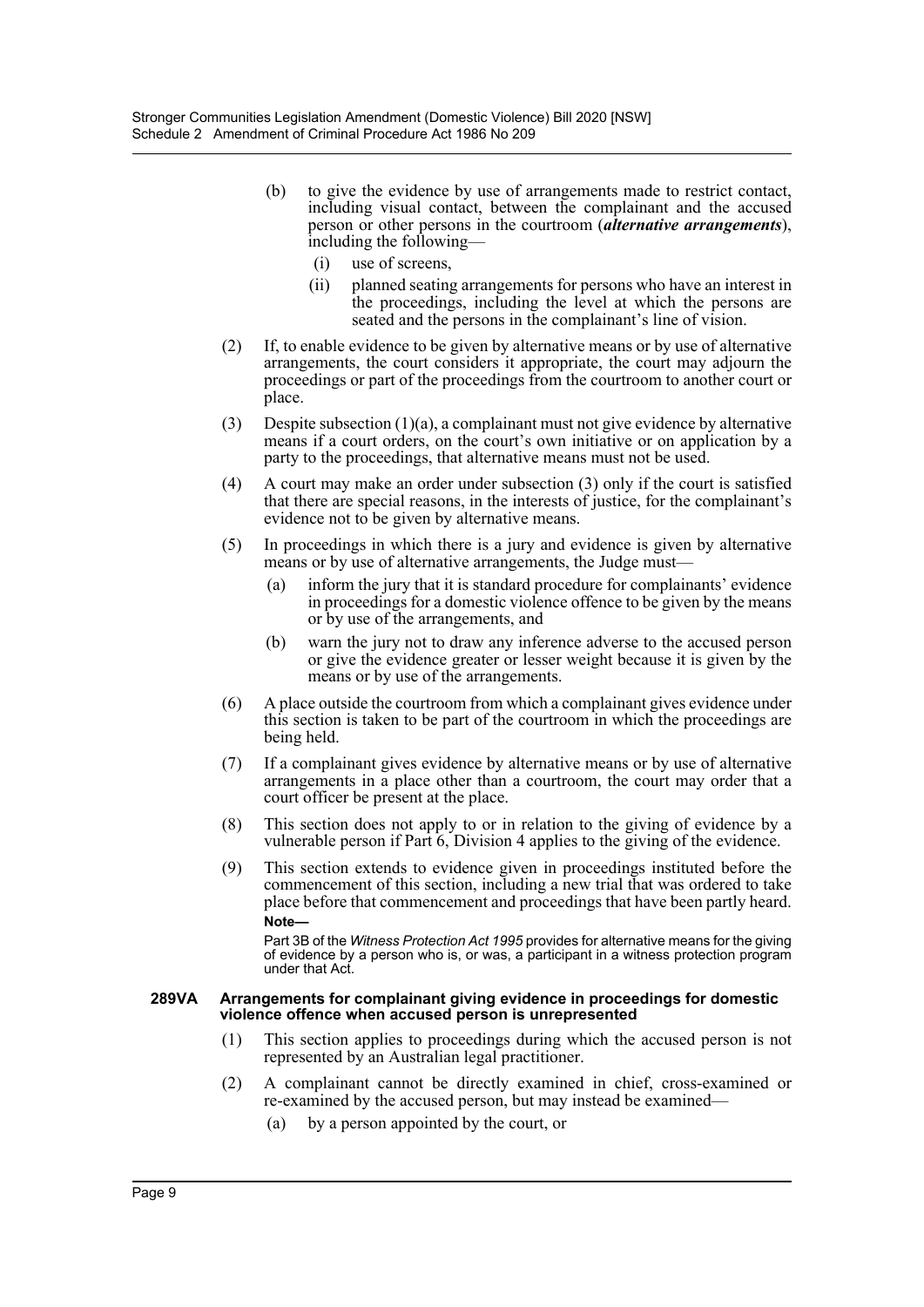- (b) through the use of court technology.
- (3) For the purposes of subsection (2), the regulations may prescribe the following—
	- (a) a class of person who may be appointed by the court,
	- (b) the type of technology that is suitable for use,
	- (c) the procedures that apply for asking questions of the complainant.
- (4) A person appointed by the court is to ask the complainant only the questions that the accused person requests that the person put to the complainant.
- (5) A person acting in the course of an appointment under this section must not independently give the accused person legal or other advice.
- (6) The court does not have a discretion to decline to appoint a person under this section, or to decline the use of court technology under this section, despite anything to the contrary in section 306ZL or another Act or law.
- (7) This section applies whether or not an audio visual link or other similar technology, or alternative arrangements, are used by the complainant to give evidence.
- (8) If a person is appointed in proceedings before a jury, or court technology is used, the Judge must—
	- (a) inform the jury that it is standard procedure in these cases to appoint a person or use technology to put the questions to the complainant, and
	- (b) warn the jury not to draw any inference adverse to the accused person or to give the evidence any greater or lesser weight because of the arrangement.
- (9) This section extends to proceedings instituted before the commencement of this section, including proceedings that have been partly heard.
- (10) If a person appointed under this section is an Australian lawyer, anything done or omitted to be done when acting in the course of the appointment or otherwise in accordance with this section does not, if the thing was done or omitted to be done in good faith, subject the person personally to any action, liability, claim or demand.

## **[4] Section 291 Proceedings must be held in camera when complainant gives evidence** Insert "289V or" after "under section" in section 291(2).

# **[5] Section 291(5)**

Insert "289V or" after "by section".

#### **[6] Section 291C Media access to proceedings held in camera**

Insert "289V or" after "whether under section" in section 291C(1).

#### **[7] Section 294 Warning to be given by Judge in relation to lack of complaint in certain sexual offence proceedings**

Insert after section 294(2)—

- (3) If the trial of the person also relates to a domestic violence offence alleged to have been committed by the person against the same victim, the Judge may—
	- (a) also give a warning under section 306ZR, or
	- (b) give a single warning to address both types of offences.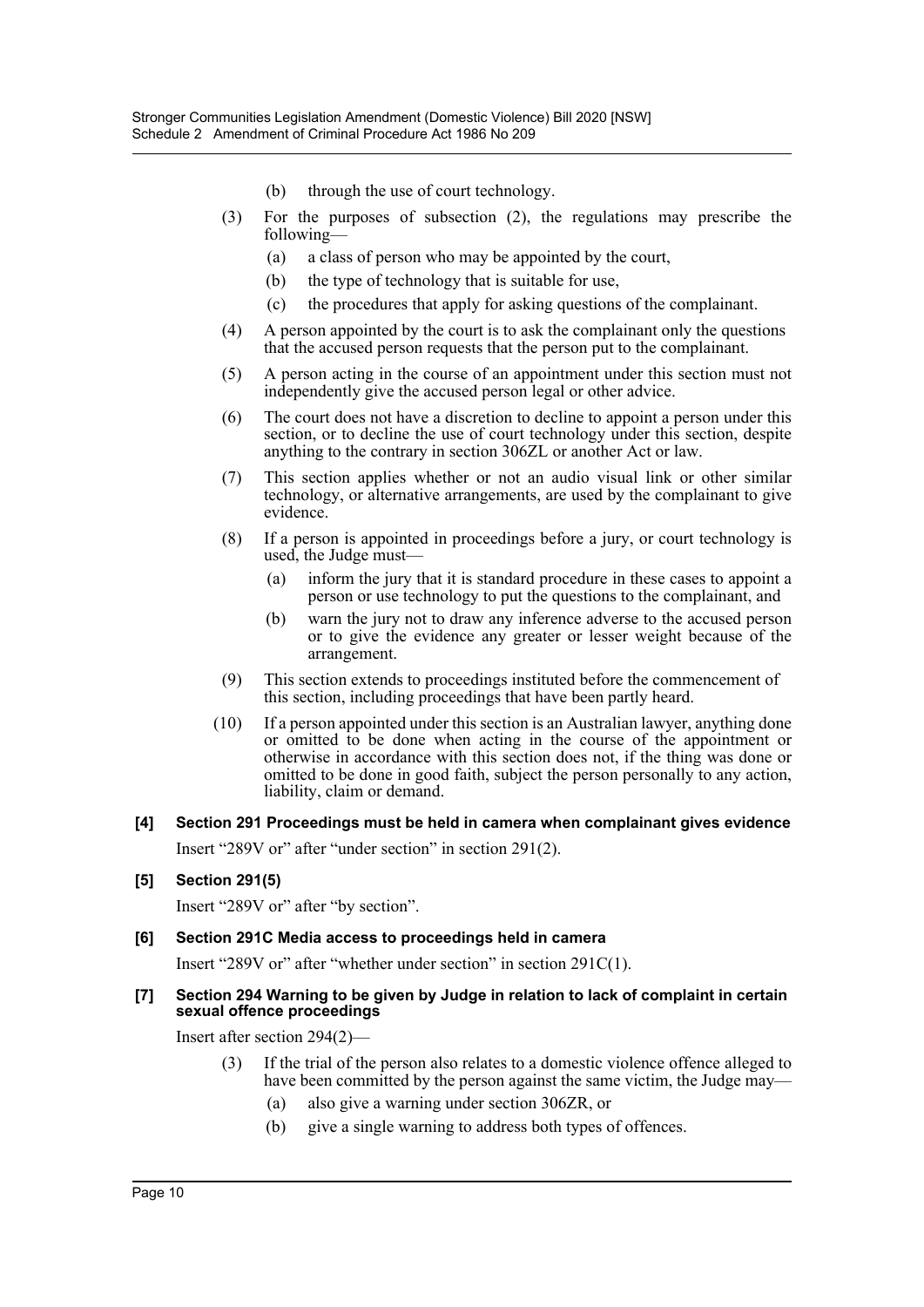#### **[8] Section 294B Giving of evidence by complainant in prescribed sexual offence proceedings—alternative arrangements**

Omit "(within the meaning of the *Crimes (Domestic and Personal Violence) Act 2007*)" from section 294B(1A).

#### **[9] Section 294C Complainant entitled to have support person or persons present when giving evidence**

Insert "289V or" after "under section" in section 294C(2)(a).

#### **[10] Section 306ZK Vulnerable persons have a right to presence of a support person while giving evidence**

Omit "within the meaning of the *Crimes (Domestic and Personal Violence) Act 2007*" from section  $306ZK(1)(c)$ .

#### **[11] Section 306ZR**

Insert after section 306ZQ—

#### **306ZR Warning to be given by Judge in relation to lack of complaint in certain domestic violence offence proceedings**

- (1) This section applies if, on the trial of a person for a domestic violence offence, evidence is given or a question is asked of a witness that tends to suggest-
	- (a) an absence of complaint in respect of the commission of the alleged offence by the person on whom the offence is alleged to have been committed, or
	- (b) delay by that person in making a complaint.
- (2) The Judge—
	- (a) must warn the jury that absence of complaint or delay in complaining does not necessarily indicate that the allegation that the offence was committed is false, and
	- (b) must inform the jury that there may be good reasons why a victim of domestic violence may hesitate in making, or may refrain from making, a complaint about a domestic violence offence, and
	- (c) must not warn the jury that delay in making a complaint is relevant to the victim's credibility unless there is sufficient evidence to justify the warning.
- (3) If the trial of the person also relates to a prescribed sexual offence alleged to have been committed by the person against the same victim, the Judge may—
	- (a) also give a warning under section 294, or
	- (b) give a single warning to address both types of offences.

#### **[12] Schedule 2 Savings, transitional and other provisions**

Insert at the end of the Schedule, with appropriate Part and clause numbering—